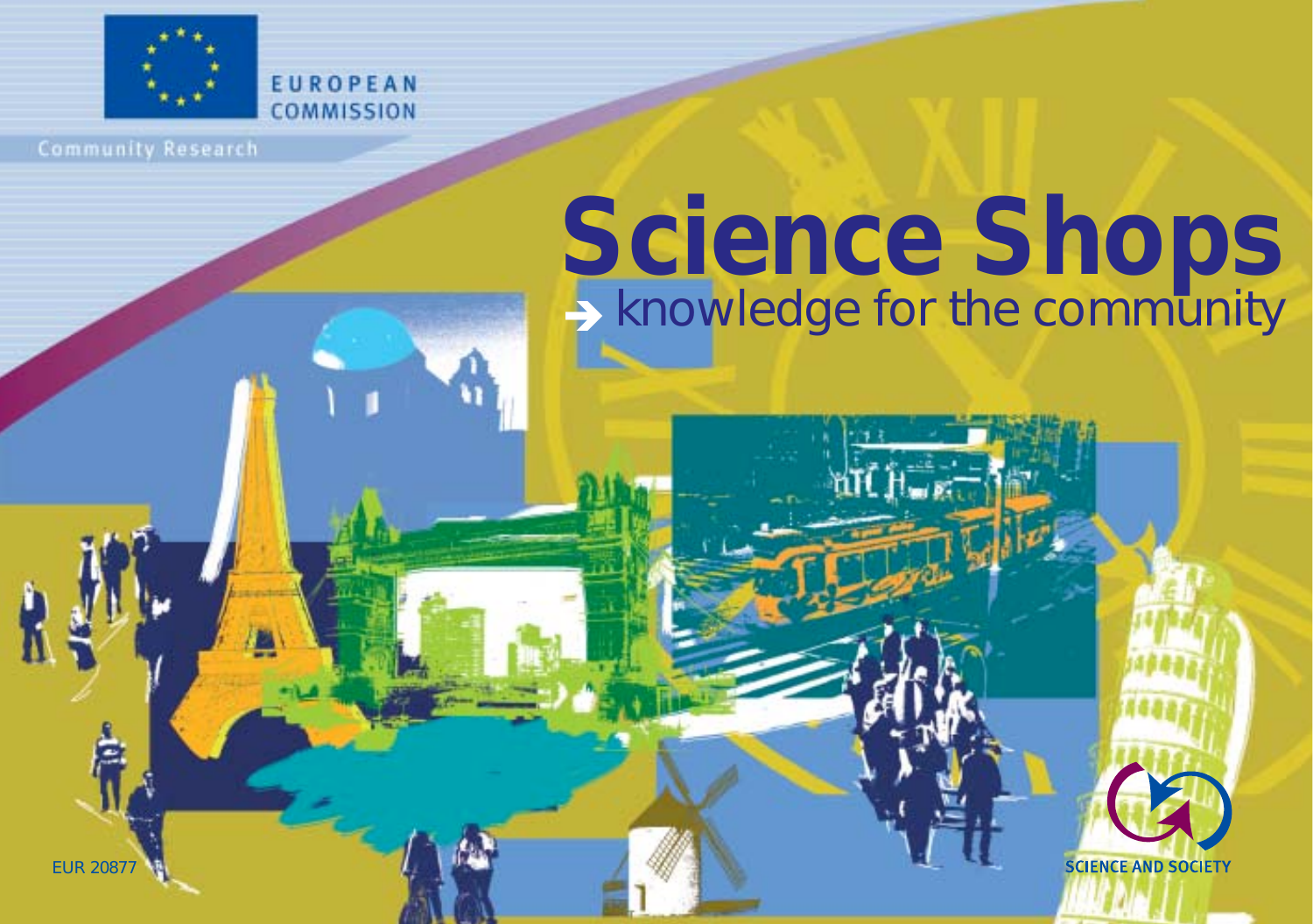## Table of contents

| Rainer Gerold, Science and Society Director at the European Commission's Research<br>Directorate-General, shares his thoughts on science shops                   |  |
|------------------------------------------------------------------------------------------------------------------------------------------------------------------|--|
|                                                                                                                                                                  |  |
| An introduction to science shops                                                                                                                                 |  |
|                                                                                                                                                                  |  |
| The inner workings of science shops                                                                                                                              |  |
|                                                                                                                                                                  |  |
| A behind-the-scenes tour of science shops and other community structures in Austria, Denmark, France,<br>Germany, Italy, Spain and the United Kingdom            |  |
|                                                                                                                                                                  |  |
| Experts and prominent officials share their views on the role of science shops in Europe and beyond                                                              |  |
|                                                                                                                                                                  |  |
| What draws researchers to volunteer their time and effort for science shops                                                                                      |  |
|                                                                                                                                                                  |  |
| A look at the community-based research movements in the United States and Canada<br>and how European science shops helped shape their transatlantic counterparts |  |
|                                                                                                                                                                  |  |
| Outlines the different ways in which the European Commission supports science shops                                                                              |  |
| Setting up shop <b>contract the contract of the setting of the setting of setting up</b> shop <b>contract to the setting of the setting</b>                      |  |
| New science shops often receive a helping hand from their established 'cousins'                                                                                  |  |
| Useful information (interactionary and international control of the USE of the USE of the USE of the USE of the                                                  |  |
| The ISSNET network and other useful information                                                                                                                  |  |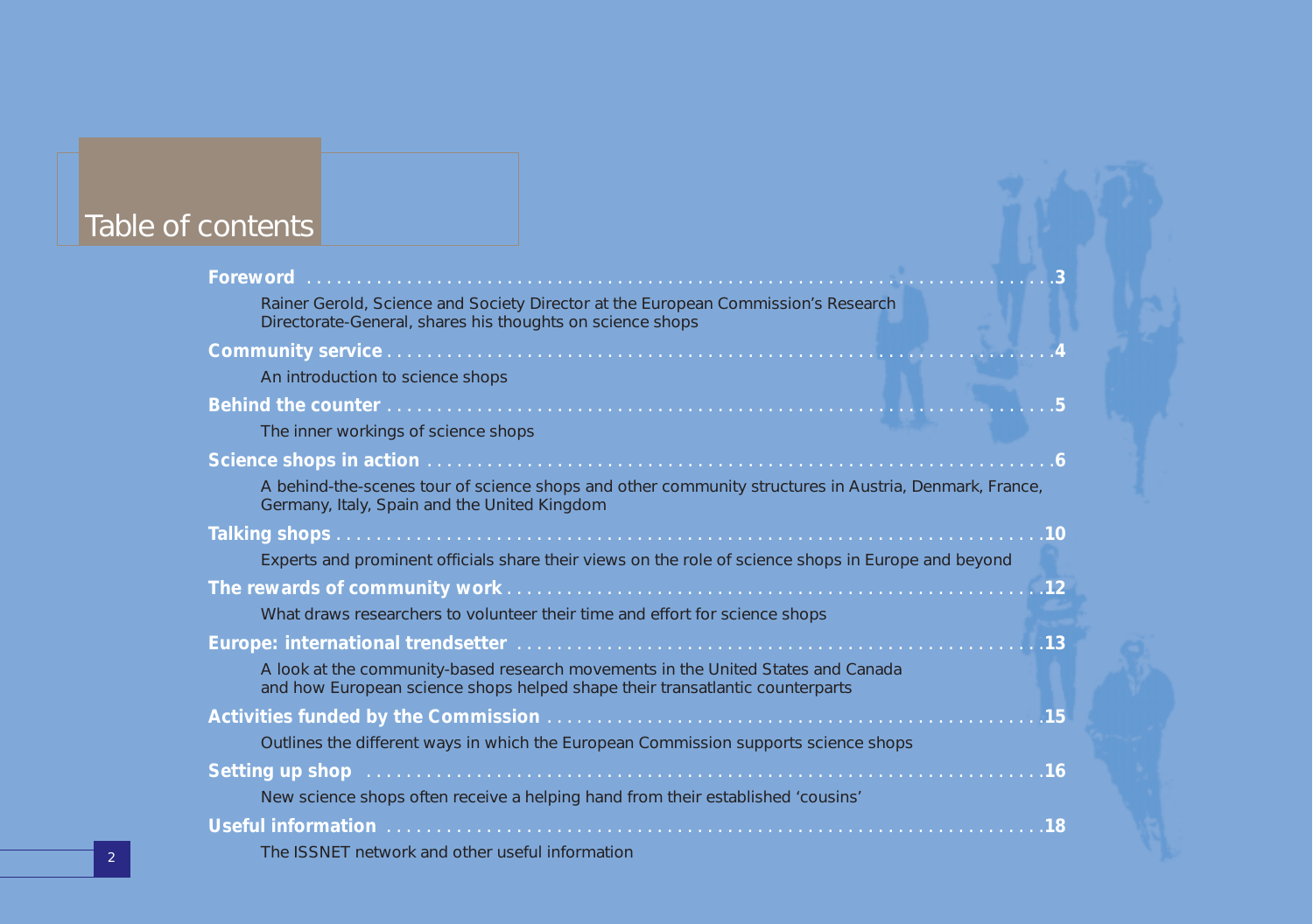### Foreword

T*here are more scientists in the world today than ever before and we depend on science and its applications in almost every aspect of our lives, yet we do not always appreciate how intimately it affects each of us.* 

*Although researchers are successfully integrating their efforts at a European and even global level to address the increasing complexity of scientific inquiry, there appears to be a yawning gap between science and society at large.*

*Many people see scientists as inhabitants of a strange parallel world that bears little resemblance to their own. This is reflected in the EU-wide Eurobarometer surveys in which nearly half of Europeans claim they feel neither interested in nor informed about science.* 

*There is a growing feeling that scientific research is aimed at abstract knowledge or profit and not sufficiently geared towards the needs and concerns of society. Calls are ringing out across society and in the* *corridors of the research community for science to better serve the citizen. However, in order to serve the community, science needs to get closer to it.* 

*There is still a long way to go but, in recent years, science has slowly but surely started to engage in a dialogue with society and to respond to its needs. Scientists are keener than ever to communicate their ideas in a way that others can understand, and there is an increasing willingness to listen to the world beyond the research community.* 

*In the coming pages, you will learn more about dedicated and tireless researchers who have set up shop directly within the community as part of grass-roots research organisations known as 'science shops', which answer the scientific requirements of local citizens and NGOs and help create an awareness of society's needs. This brochure also explores other local community organisations that complement the work of science shops and are candidates for valuable future partnerships.*

*The European Union is not just about institution building and bringing Member States closer together, it is also about bringing Europe closer to its citizens. Consequently, its research programmes are keen to promote partnerships and knowledge for living.* 

*Recognising the crucial role science shops play in the local community in raising scientific access and awareness, the European Commission has been helping this movement evolve and reach critical mass. By cutting away the layers separating science and society, science shops are helping to pave the way towards 'science for*

> Rainer Gerold *Science and Society Director Research Directorate-General* European Commission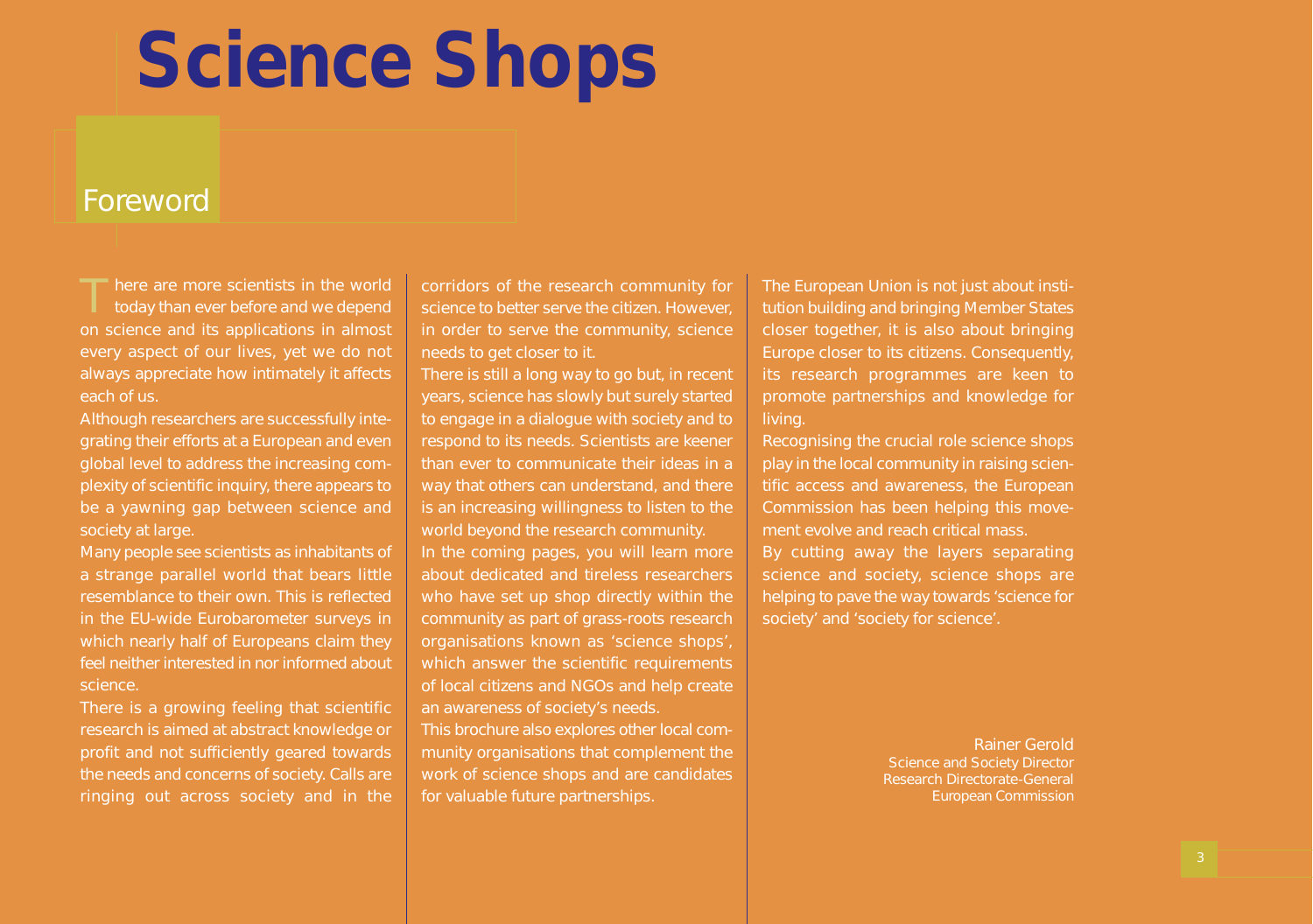### Community service

*In the three decades since they first emerged, science shops have spread beyond the shores of Europe to become an international phenomenon that is firmly rooted in the local community and, most importantly, serving local needs.*

Science shops stand at the junction where<br>Science meets society, and deal with practical problems – for example, protecting local jobs by investigating ways for a factory to comply with pollution standards, or finding technological solutions to help disabled people live independent lives.

Today, science shops can be found in more than a dozen countries. Austria, Belgium, Denmark, France, Germany, the Netherlands, Romania, Spain and the United Kingdom are among the European countries which have taken up the concept. Canada, Israel and the United States count among the non-European countries that have developed similar structures.

#### **Full of youth spirit**

The science shop concept began life in the student movement and counter-culture of the early 1970s when a group of Dutch chemistry students decided to put their brains together to help non-profit clients solve scientific problems. Aided by university

staff, they aimed to increase the influence of civil society within academic circles and to forge better links between citizen groups and scientists, such as working on soil pollution. Within ten years, the idea had spread right across the country from its cradle in Utrecht and Amsterdam where it had started out as a simple cardboard box for posting questions. Every single university in the Netherlands set up one or more science shops as university departments with both paid and volunteer staff. By 1990, the country had almost 40 of them.

Inspired by the Dutch experience, science shops and similar structures sprouted up in other countries in two main waves: the first in the late 1970s and the second in the 1990s. As the idea spread, it changed and evolved to fit local conditions and needs.

#### **Local mandates**

The spread of science shops not only highlights their success in serving the community but also underscores that civil society has its

own research needs which conventional channels may not necessarily be able to meet. This makes these non-profit research bodies an important interface in meeting the increasing social demand for knowledge. Despite their global reach, science shops are essentially local organisations, working within local conditions to serve local needs. In finding solutions to grass-roots problems, they cut across social, disciplinary and gender divides.

Although this makes for a wide spectrum of approaches, science shops have consistently been found to be a very cost-effective method of giving society access to research.

#### **The European dimension**

With the help of the European Commission, science shops have managed to organise themselves into a Europe-based global network through which they can share research, know-how and expertise.

Not only has this enabled them to make the most of scarce research capacity, but it has also helped new science shops to emerge. In addition, international networks of science shops may influence the research agenda itself by conveying the needs of society to the scientific community.

As a result of this renewed momentum, science shops are scarcely able to keep up with demand, and some shops are only able to handle a third of the requests they receive.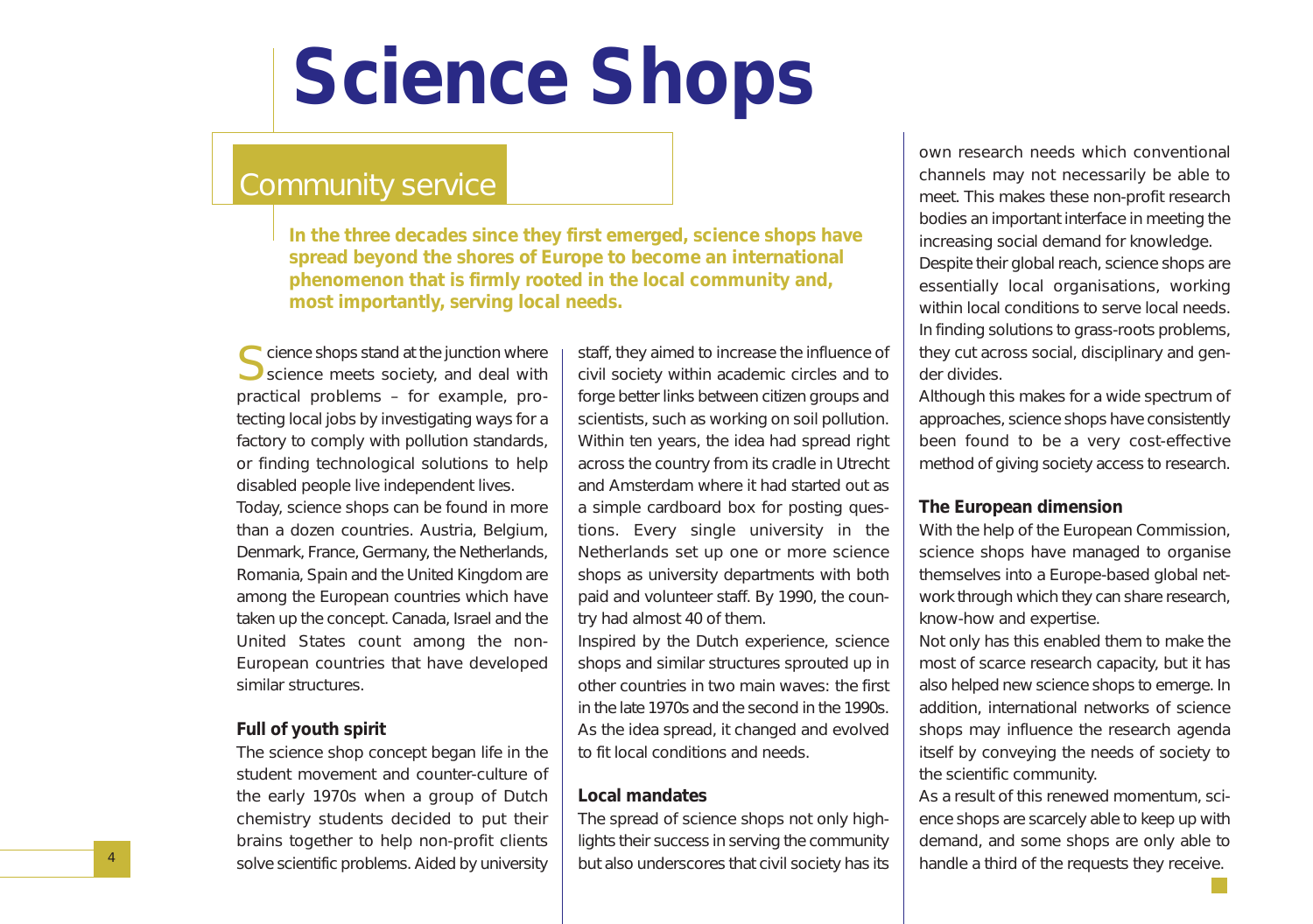### Behind the counter

*Science shops are as diverse as the communities with which they work. Although they are spread across the globe, they are not chain stores with one standard format. In fact, they are not really shops at all.*

Two common elements they all share are that they serve 'clients' from civil society or the local community, and they do not aim to make a profit. Most provide their services free of charge and some for a nominal fee to help cover expenses.

"Science shops exist in a wide range of shapes and sizes, but they share a common desire to extend research support to socially marginalised groups," explains a special EU report on the subject $^{\rm !}$ . To keep costs down, most rely on volunteer researchers and have only a small skeleton staff of paid employees. University-based science shops usually award credit points to those students who perform the research as part of their academic studies.

Despite there being no one model, science shops can be categorised according to how they are set up (university-based or separate NGOs) or their function, whether they conduct original, independent research and provide expertise themselves, or act as

mediators linking up civil society and scientists. Science shops use the word science in its broadest sense.

Their activities cover such disciplines as the social and human sciences, as well as physics, engineering, chemistry and biology. In order to respond to the complex social demands placed on them, research conducted by science shops often cuts across traditional academic boundaries.

One key element distinguishing science shops from other knowledge transfer mechanisms is their bottom-up approach. They are built around the concept of participation. Their role is to contribute to identifying civil society's needs for expertise and knowledge, and together find the best way to respond to them.

#### **Customising knowledge**

Science shops typically receive a particular request for knowledge from a 'client'. They carry out an audit to see if the information

exists. If they find the information, they communicate it to their client; otherwise they may carry out the research or have it carried out on the client's behalf.

International networking – under the EUbacked ISSNET – facilitates exchange of information and expertise between science shops. At the end of the process, the knowledge generated is geared to the requirements of civil society. This can take the form of new or recombined knowledge. But the role of science shops does not end there. They help citizens and NGOs – their customers – make the maximum use of the results.

As science shops have grown, they have become more mainstream. They are becoming increasingly networked and work more closely with the research and political establishments. Since the 1970s, they have focused their efforts on a range of social and humanitarian issues. They carry out research into areas such as measuring the effects of air and noise pollution, as well as investigating social and environmental problems. In addition to their research role, science shops sometimes organise special training

and educational programmes for civil society organisations or the local community.

*<sup>1</sup> Study and conference on improving public access to science through science shop (SCIPAS). To read the report, go to http://www.scienceshops.org/reports.html*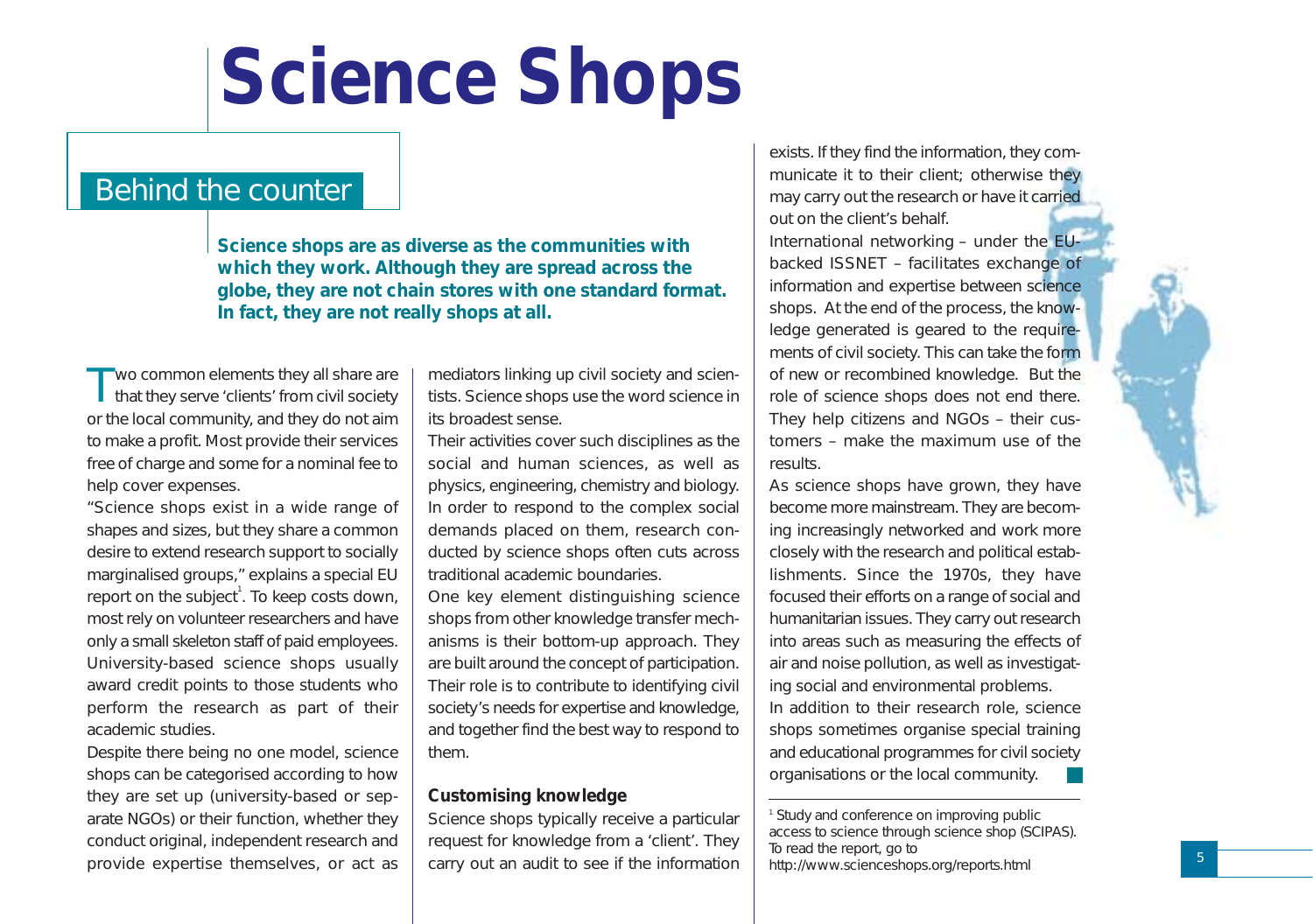### Science shops in action

*Each individual science shop is unique and differs from one country to another. This section profiles a number of science shops and other community structures in different settings as a sample of the range of work they do and the diversity of approaches they employ.* 

#### **Queen's community service**

In the 15 years since it was founded, the science shop at Queen's University Belfast In the 15 years since it was founded, the (UK) has become firmly rooted, providing the university with a link to the surrounding community. In recognition of this important role, the university took over funding of the science shop from the Nuffield Foundation, a charitable trust, in 1995.

Gerry McCormac, who took up this important post, believes that: "The science shop plays a key role in ensuring that the university is properly connected to the wider community. It uses university resources to help meet the needs of community and voluntary organisations across Northern Ireland."

The expansion of its operations – another branch was opened at Ulster University in 1996 – pays testimony to just how well the science shop has succeeded in fulfilling its mission. In the past five years alone, the shop has worked on over 400 research

6

projects for more than 200 community organisations drawing on the talents of some 300 student researchers.

The science shop carries out research into a broad range of subjects in both the pure sciences and the humanities. These include social, psychological, health, legal, environmental, IT, artistic, business and local history studies.

In addition to delivering valuable research to community organisations free of charge, "This type of work is very beneficial to students, not only allowing them to use their skills to benefit their community, but also enabling them to further develop and build on those skills," explains Karen Trew, a psychology professor closely involved with the science shop.

One recent project Dr Trew supervised assessed the effectiveness of training courses given to statuary workers who came into contact with victims of domestic violence.

Margaret Gallagher of Foyle Women's Aid, which commissioned the research, praised the outcome: "We were delighted with the work. Without this resource, we could not have carried out the research which is vital both for our own development and for allowing us to seek funding for future training."

Another recent project focused on social isolation among elderly men. Olaf Hvattum of North Belfast Senior Citizens Forum felt that the finished study "brought fresh perspectives to the thorny problem of how to include older, isolated men in our work".

For its part, the science shop at Queen's University Belfast insists that it will continue to drive home the message to its community partners that they are not alone.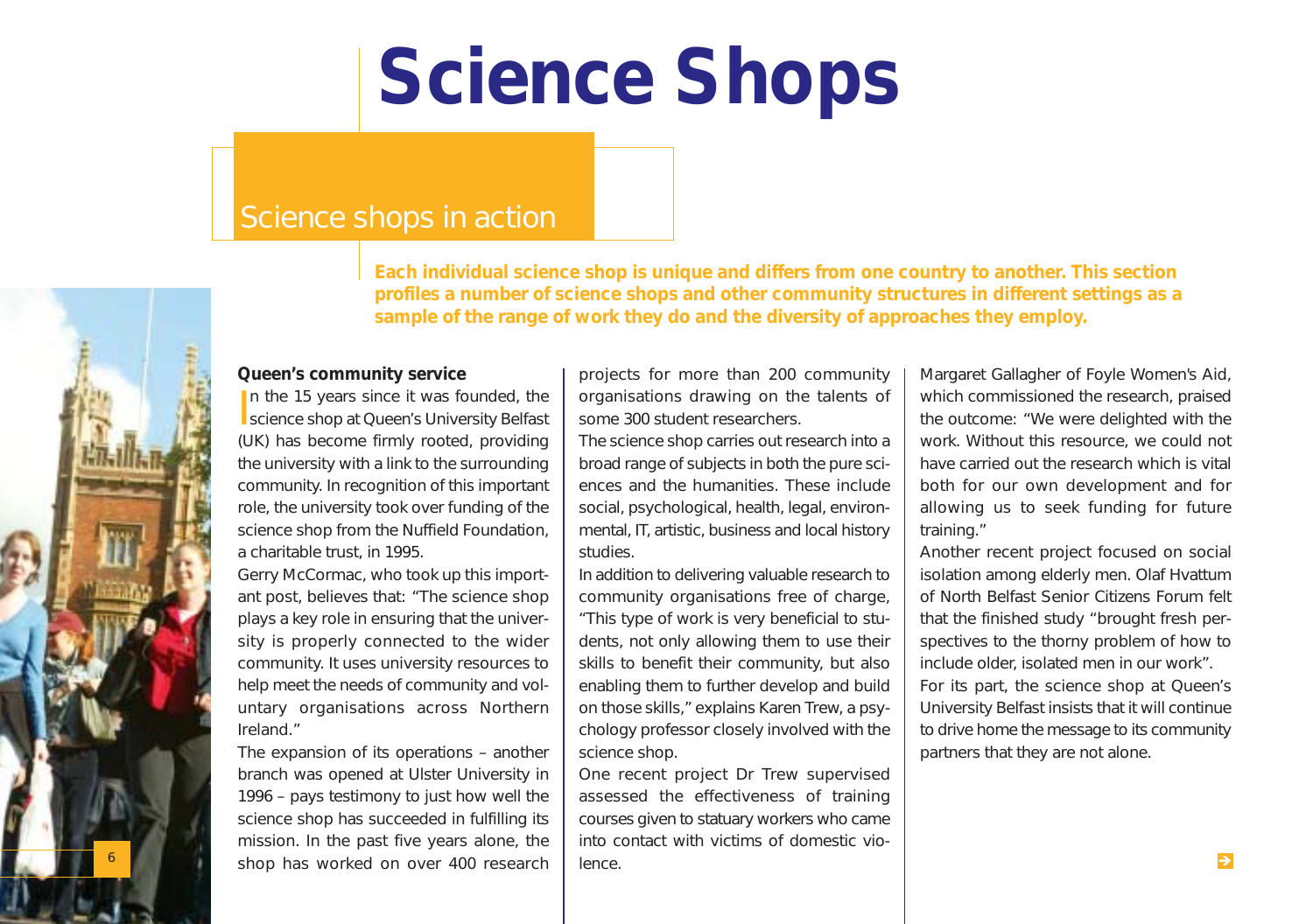Academics and representatives of grass-roots organisations meet in Seville to discuss future co-operation.

#### **Improving life in the city**

Although science shops are a fairly new and relatively unknown concept in Spain, Seville has two such facilities working actively to improve life in the Andalusian capital: a private one, Pax Mediterranea, and a university-based one, Arquitectura y Compromiso Social.

Pax Mediterranea, an independent organisation, is what its organisers call a 'part-time' science shop. This is because the organisation carries out consultancy work in addition to the more regular research activities associated with science shops.

Pax Mediterranea is an example of a community-based research concept with "a business twist", explains Alain Labatut, project manager at Pax Mediterranea. "This gives NGOs a greater sense of confidence when it comes to soliciting advice."

"[NGOs] can feel they are treated like any other client by a consultancy firm, only they'll need less money for the same work," adds Teresa Rojo, Pax Mediterranea's director.

Pax Mediterranea's clients have included a number of local environmental organisations working to find out what city dwellers' expectations were regarding solutions to Seville's environmental challenges.

With the help of the University of Seville, the independent science shop was able to employ a participatory approach to formulate ecology plans for the bustling town.

"This has allowed local green associations to be involved in the debate on the environmental future of the city," says Rojo. Arquitectura y Compromiso Social works with NGOs to improve the quality of life in less-privileged areas of Seville through creative architectural and civil engineering solutions. Its work included an architectural study for a local gypsy community.

The organisation, which is located in the University of Seville's Technical Architecture School, also carries out neighbourhood training projects and is helping to organise master's programmes in research and participatory action. "We create educational experiences for [students who] become aware of their professional responsibilities and different clients' needs," explains Esteban de Manuel, a professor of architecture.

Although the science shop enjoys good ties with the university, it is currently working towards full recognition in the university's charter so that students can engage in its research activities as part of their curricula.

#### **Early-warning signals**

Science Shop Vienna is one of four such institutions in Austria, each of which has its own areas of expertise. The Vienna shop is unusual in that it does not rely on students for the vast majority of its research activity, but employs professional researchers. It has three dedicated researchers on its staff

to non-profit organisations. "They realise research projects, retrieve literature from databases, organise workshops, provide expert opinions and advise in matters of research," notes Christine Urban, a



member of the Science Shop Vienna team. Although the centre's full-time researchers specialise in the humanities and the social sciences, other experts can be called in when necessary.

To be close to the NGOs it serves, the science shop's offices are in a well-known Viennese social and cultural centre located in what was once a locomotive factory. And, according to a recent independent evaluation, the Vienna shop has been right on track with its activities and has achieved its goals with "outstanding efficiency".

Team member Michael Strähle says that his science shop's grass-roots connections "give early-warning signals of upcoming issues" and have helped it to pioneer lines of research which are later adopted by larger institutions.

One such example was the case of a single mother who was on the verge of giving up her university studies because she could not reconcile the demands of her curriculum who offer a wide range of research services  $\;\mid\;$  with the needs of her baby. This prompted  $\;\blacktriangleright\;$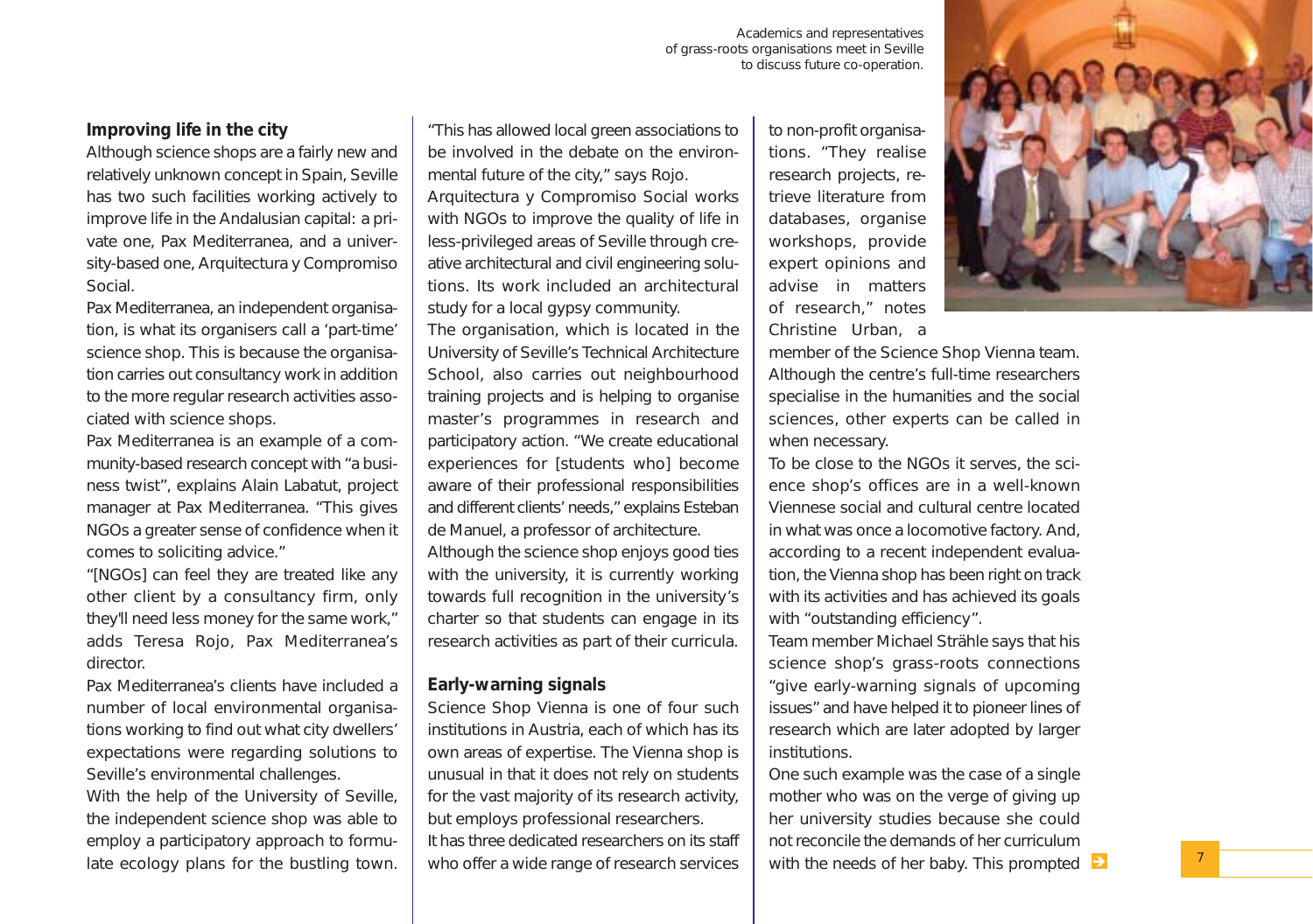the science shop to launch an investigation into the conditions of single mothers at Viennese universities.

"The research showed that extended childcare facilities, extended financial support, and adapted schedules at universities are necessary to meet the needs of student [mothers]," team member Regina Reimer adds. These findings led the government to take action to improve the situation of single student mothers and have sparked a string of related research across the country.

#### **Opening science's door**

Denmark's science shop experience began nearly two decades ago in 1985. Today, there are three shops at the Technical University of Denmark, Roskilde University and the University of Copenhagen.



The science shops act as civil society's 'open door' to university research facilities. They focus primarily on supporting cooperation between citizens, community organisations, NGOs and universities. The Danish science shops deal mainly with environmental and social queries from civil society, which they investigate free of charge.

"The knowledge needs of the clients fall typically within analyses of social and environmental problems experienced by citizens, and analyses and further development of citizens' initiatives for better social welfare and a more sustainable development," explains Michael Jørgensen who heads up the science shop at the Technical University. Among the network's recent successes have been projects to help disabled people lead more fulfilling and empowered lives and to improve the quality of urban life through developing better waste management systems in residential areas.

One happy customer was the Copenhagen Energy and Environment Centre (CEEC), which has spawned three science shop research projects into local waste separation in the last three years.

"We have got valuable feedback about how the waste separation works in practice and how it can be improved: knowledge which [will be] a great help in the future implementation of waste management systems,"

observes Jørgen Martinus, CEEC's waste management consultant. Like most science shops around the world, Danish ones are no exception in tapping into volunteer work. "[Most] of the research projects are carried out by students as part of their curricula," notes Jørgensen.

Although universities pay for the infrastructure, the science shops' main asset is the "time which the students and their supervisors contribute," he adds.

#### **Enterprising mediation**

The Bonn Science Shop has operated for the past two decades as an independent organisation in the former West German capital. Established in 1984 by environmentally concerned students, it quickly grew into a professional centre promoting citizen involvement in knowledge transfer. With a staff of 25, the Bonn Science Shop focuses on civil society and sustainability, environment and health, as well as the labour market. It co-operates with NGOs, universities and government authorities both within and outside the city.

The Bonn Science Shop does not receive any permanent subsidies or financial support. In addition to grants for specific projects, the core of its work is funded by the income from publications and paid services, as well as through the training activities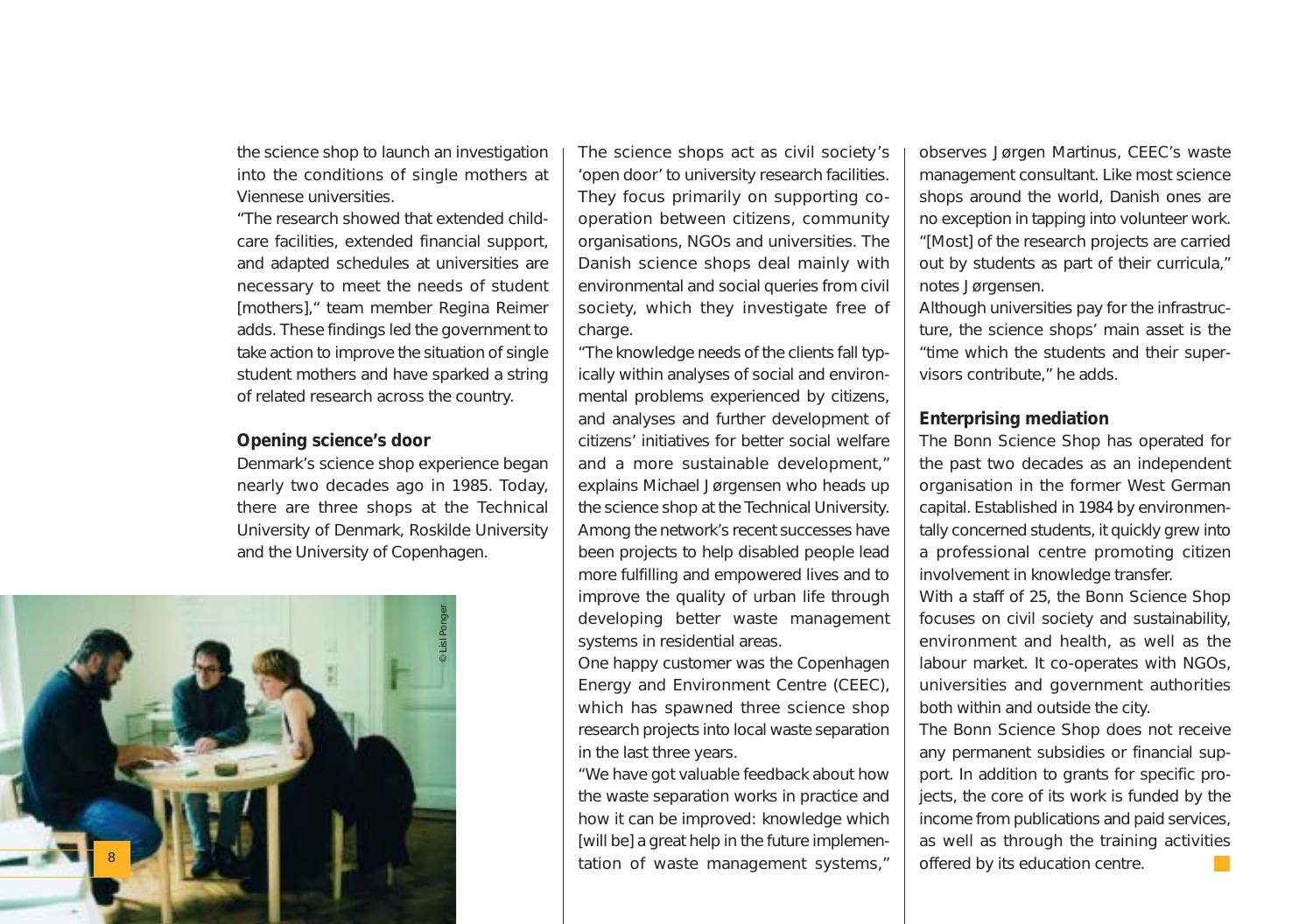#### *NEW SCIENTIFIC AVENUES*

*The Città della Scienza aims to promote a culture of science and innovation in the south of Italy (Naples). It also endeavours to find and propose "new roads" to development. Città della Scienza's operations are divided into two main divisions: a Science Centre and a Business Innovation Centre.* 

*The Business Innovation Centre promotes innovation, entrepreneurship and sustainable development through supporting the start-up and growth of innovative enterprises in the community. It also campaigns for the participation of civil society in the decision-making process. The Science Centre is a member of the*



*European Collaborative for Science, Industry and Technology Exhibitions (ECSITE), and works to boost scientific awareness and culture in the surrounding community. The local community views it as a debating forum where civil society can meet policy-makers and the scientific community to discuss contemporary issues.*

#### *SCIENTIFIC CULTURE CLUBS*

*Almost a quarter of a century ago, some local universities, research centres and authorities in France launched an initiative that they hoped would help bolster flagging public interest in science and instil it into the popular culture.* 

*In 1979, the first Centre de Culture Scientifique Technique & Industrielle (CCSTI) was set up in Grenoble. Today, there are more than 30 such centres across the length and breadth of France. "Our principal mission is to promote a technical and industrial scientific culture among the general public," says Laurent Chicoineau, the director-general of CCSTI-Grenoble.*

*Interactivity is the buzzword at CCSTI-Grenoble. "The public should be able to experiment with the latest technologies," Chicoineau insists. The centre organises interactive exhibitions, workshops on scientific discovery, and public meetings with scientists and researchers. Among its flagship events are the Festival of Science and the Festival of the Internet. "Another strong concern of CCSTI-Grenoble lies in the promotion of scientific and technological careers for young people," Chicoineau points out. The centre's efforts to spark the scientific curiosity of the young include assisting them in producing their own science projects, as well as inviting leading scientists to step into the classroom and speak in the public squares throughout the scenic alpine town.*

*CCSTI has extended its traditional target audience of civil society to encompass the scientific community, promoting a two-way flow between the two groups. "Traditionally, we have focused on public understanding of science. Today, we are also working on the reverse: promoting scientists' understanding of the public – which is also a concern shared by science shops."*



The Grenoble CCSTI organised a robotics workshop, the products of which were displayed in the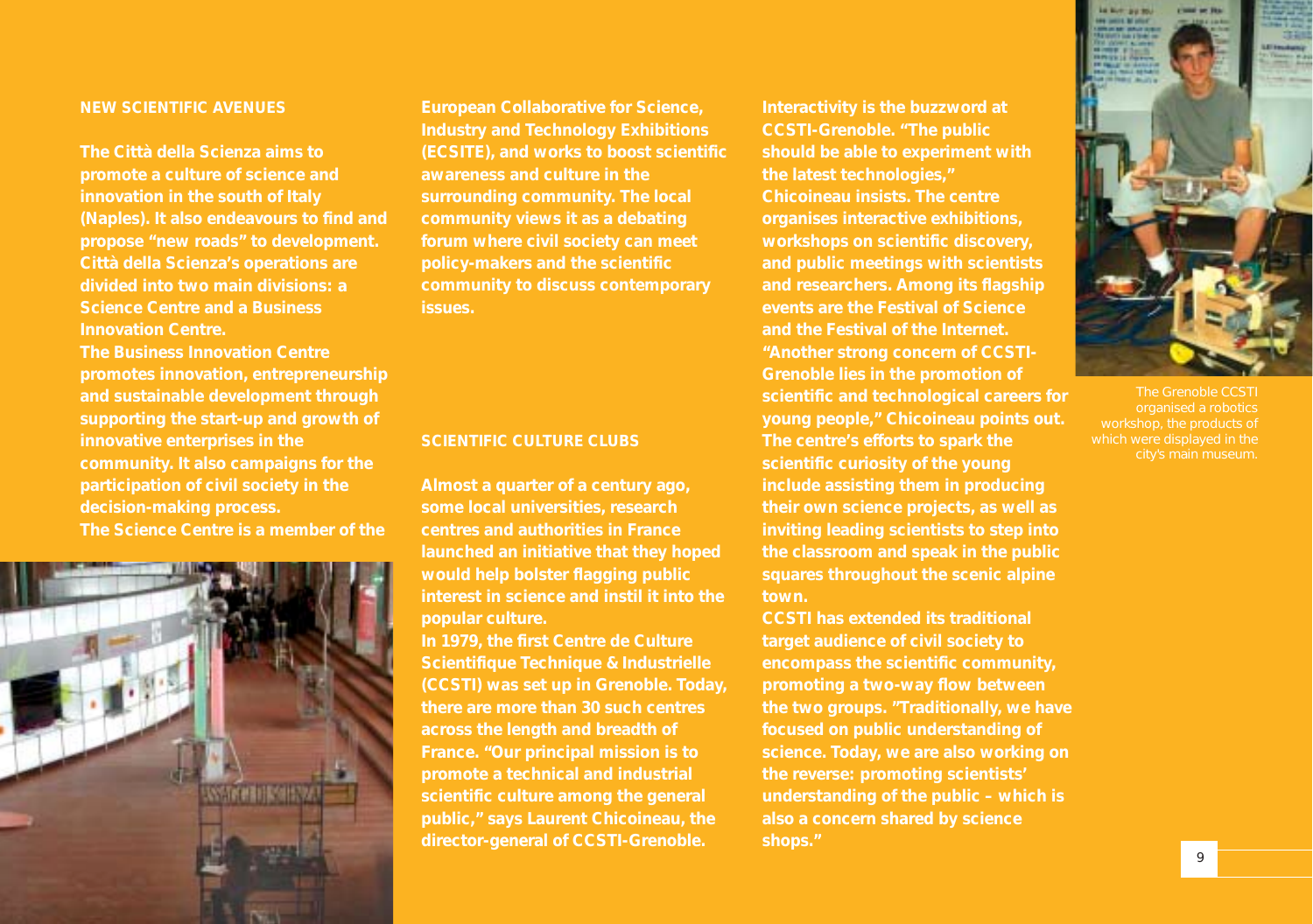Talking shops

### **Winning political recognition**

*Science shops have acquired a good reputation and have won some influential supporters. They have attracted growing interest from local, regional and national governments, all of which appreciate the important role these organisations play in ensuring that science better serves the community.*

II n a knowledge society that aims to be more than a knowledge economy, science shops have a special place," explains Maria van der Hoeven, Dutch Minister of Education, Culture and Science. The Dutch minister is a particular admirer of the "unique bottom-up approach" of science shops.

"By supporting citizens in their quest for knowledge, people are given more possibilities to take responsibility for shaping their own life and their living environment," she says. "Citizens' demands for knowledge also provide an important input for research that complements other scientific or commercially-driven ways of finding research topics."

A growing number of local officials regard science shops as being good for their towns and regions. "The City of Vienna (AT) has initiated a huge number of actions to safeguard intellectual capital," says the mayor of the Austrian capital, Michael Häupl. "Science Shop Vienna contributes to the fact that [the city] is not only a capital of culture but also a colourful capital of science and research." "The Science Shop Vienna is an important institution whose work constantly oscillates between the generation and the dissemination of knowledge," explains Hubert Christian Ehalt, Head of Vienna's Department of Science and Research.

Science shops and other similar structures are also seen as engines of creativity that

help promote a culture of science. "Innovation has been the foundation of our development for more than a century. [It] is not only technological but it is also societal," notes Michel Destot, the mayor of Grenoble (FR), adding that these organisations help "spread a true science and innovation culture".

"This makes it possible to meet the challenge of building a knowledge society… and to support the development of responsible science, close to the citizen and shared by all of us," he adds.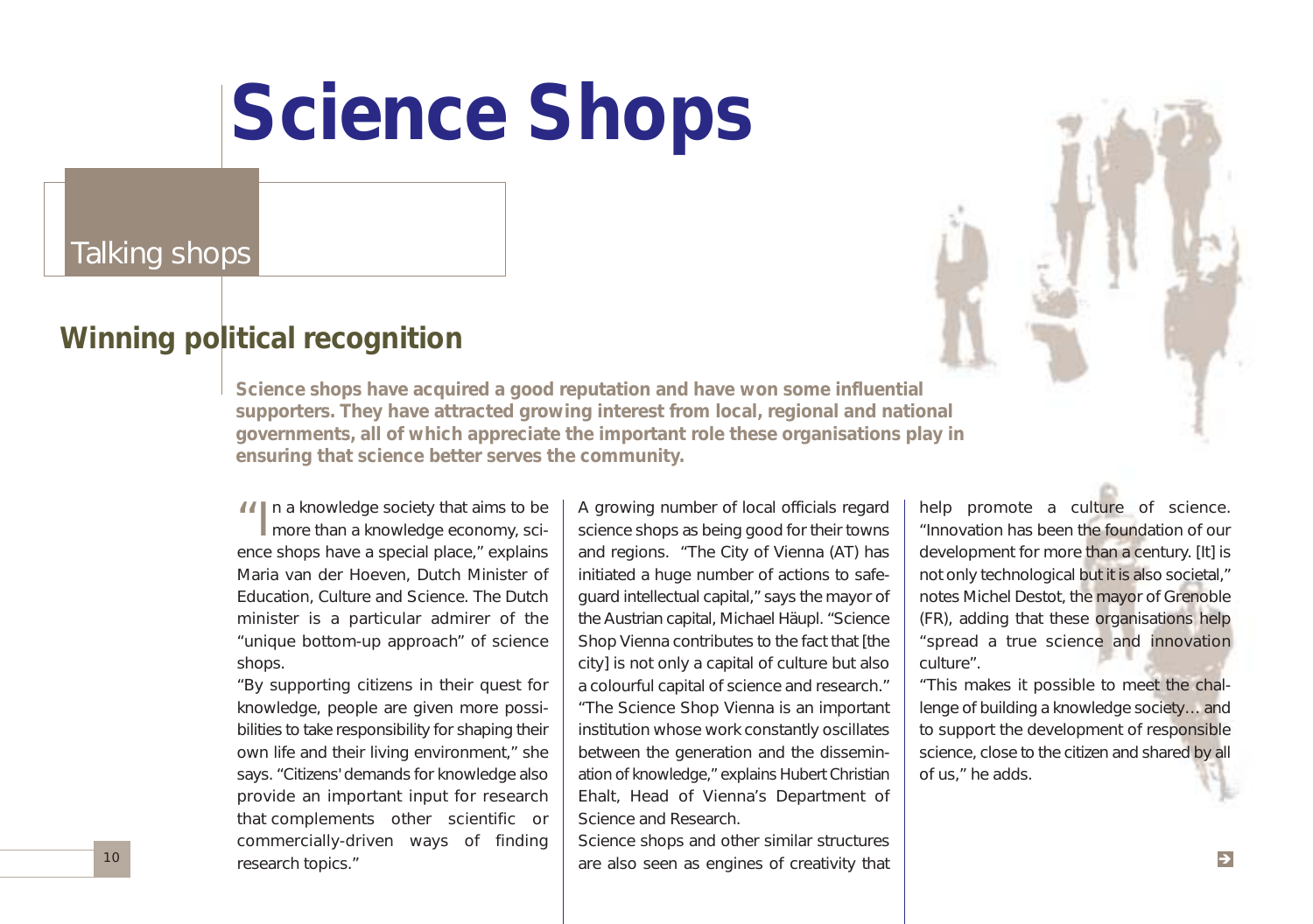



The Dutch Underwater Sports Association called upon the services of the Wageningen science shop to help improve water quality in a recreational lake used by divers.

#### **Divining the future**

Science shops are finding strength in number. The closer networking and integration of their activities is paving the way to a bright future. "As science shops become stronger organisations, they can improve the quality of their work," says Caspar De Bok, co-ordinator of Improving Science Shop Networking (ISSNET), an international network run by a consortium of 13 communitybased research organisations from nine countries.

"Other scientists often look at science shops as something not entirely scientific or serious. We need to address the issue that, just because research does not always appear in peer-reviewed journals, it doesn't mean it's less important," De Bok adds.

The research community has good reason to sit up and take note of the important role of science shops in society. "Science shops

are the best ambassadors for S&T because they are altruistic," insists Jan Staman, director of the Rathenau Insitute (NL). "They are also an extremely effective way of learning about people's problems and finding ways of solving them."

The future role of the EU will be to continue its efforts to lay the groundwork to help science shops operate more effectively. "EU support is essential in facilitating [cross-border] co-operation between science shops," De Bok notes. "The EU should not support individual projects at local level, that's too ad hoc. It should be supporting infrastructure projects between science shops."

One of the aims of promoting networking will be to reach synergy and create complementary links between existing and new networks, such as between networks of science shops and, for instance, science museums.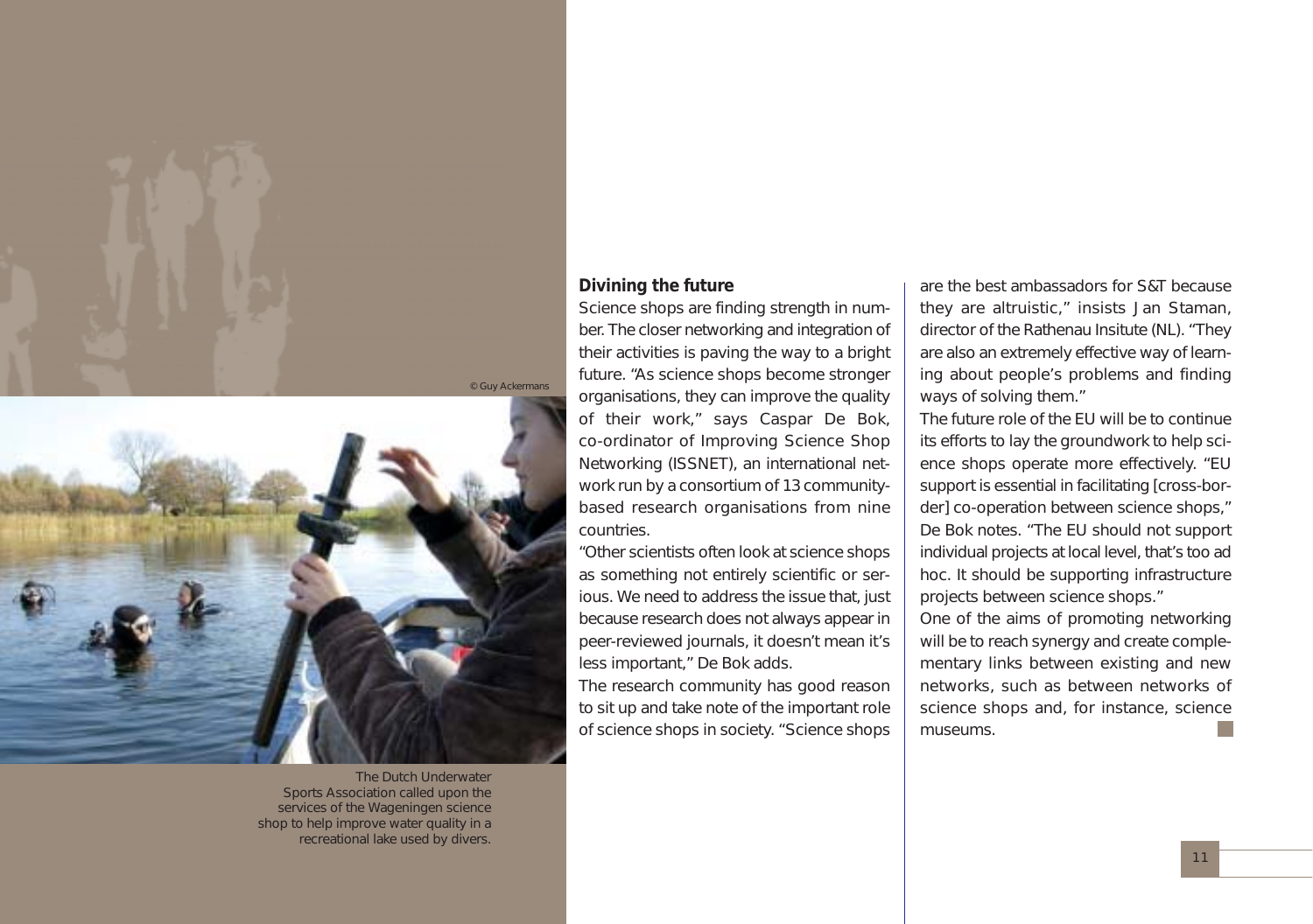### The rewards of community work

*Enthusiasm and motivation are key drivers of science shops. Researchers say they are drawn to science shops for the enriching experience of working close to the community.*

> II was certain that I did not have the ambition to work at a laboratory – I preferred a job that was more directly relevant to society," explains Annet Beukema, a Dutch biologist who was a student researcher at the Utrecht Science Shop. Beukema, who had carried out research on behalf of a patient group into the effectiveness of alternative medicines in treating can-

> > cer, echoes the view of many science shoppers that bringing science to ordinary people makes their hard work seem worthwhile.

#### **Sharing passions**

Community research also carries its own challenges. These include high staff turnover, which leads to a loss of tacit expertise and know-how. But student researchers – who are involved in some 70% of the research conducted by science shops, according to one recent study – bring energy and enthusiasm.

Céline Darmon, who volunteered at the CCSTI in Grenoble (FR) while she was working on her doctorate, found herself having to explore the complex world of genetics with local teenagers.

"To explain the reality of scientific research to high-school students was a real challenge," recalls Darmon who now works at the French Institute for Health and Medical Research. "It's a question of sharing your passion for science."

#### **A unique learning experience**

There is a growing realisation among science shops that they need to provide students with other incentives besides altruism. "In a large number of science shops students get course credits for their work," notes Henk Mulder, vice-chairman of the science shop at Groningen Chemistry Shop (NL).

"Offering students work on science shop projects as part of their curriculum, with regular staff supervision, greatly expands

the capacity of a science shop... Moreover, it offers students a unique learning experience," he adds.

#### **Scientific stepping stones**

Some volunteers find that their time at a science shop can open up job opportunities and help map out their future career path. Beukema found that her work on alternative medicine at the Utrecht science shop was ideal preparation for a similar project – which she heard about through an ex-student – at a Dutch consumer organisation. "I applied for the job, got it, and I'm still working at the Consumentenbond," she notes.

Science shops are "an invaluable stepping stone from unskilled student to someone who can design, manage and complete a piece of research," stresses Andy Kirkcaldy of Interchange, a research 'brokerage' in Liverpool (UK).

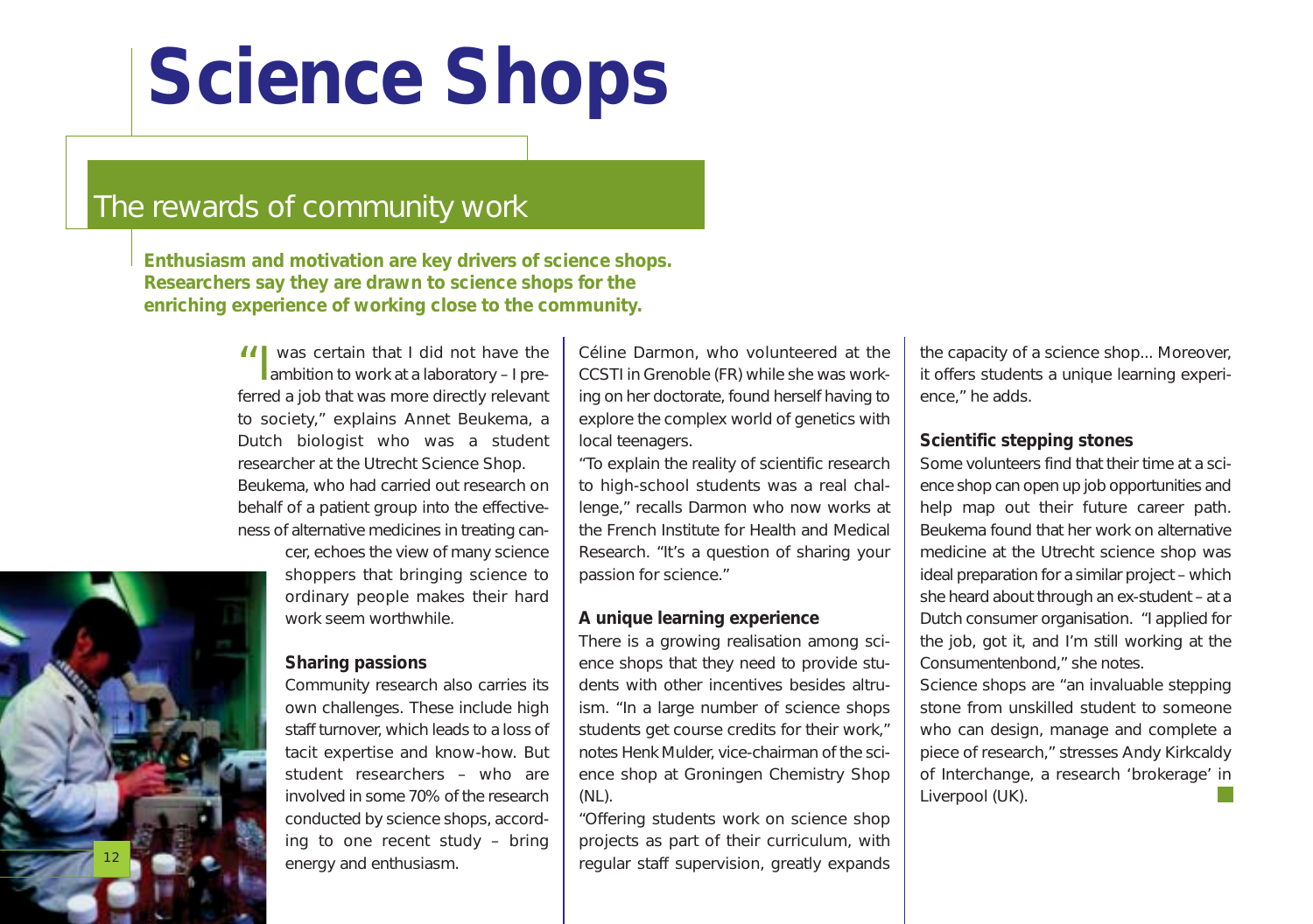### Europe: international trendsetter

*This section explores the community-based research movements in the United States and Canada and how European science shops helped shape their transatlantic counterparts.*

### **Reformulating the research equation**



The United States is a major<br>investor in research and development. However, research targeted specifically at the community has sometimes been a neglected sphere of attention. Inspired by the science shop experience across the Atlantic,

American community-based researchers are grouping their disparate efforts into a movement.

An article in 1995 by Richard Sclove of the Loka Institute, a non-profit research and advocacy organisation, first brought European science shops to widespread attention.

A flurry of interest ensued with over 200 organisations from across the country reacting favourably to the article – Sclove had obviously tapped into a deep-seated need. This was the kernel for community-based

research organisation in the United States to team up and make their voices heard. "We can put a man on the moon," states the Loka Insitute in a special report into the

subject. "Why can't we empower distressed communities and groups to help understand and address their own problems?" The report goes on to explain: "We aren't properly investing the resources readily available for building the social infrastructure that would make empowerment-throughmutual-learning universally accessible." To address this shortfall, the Loka Institute spearheaded the creation of the Community Research Network (CRN) to boost the capacity of community-based research centres. In the eight years since its inception, the network has scored a number of successes. It has created a platform – rather like in Europe – for US centres to share experiences and expertise. It has also made links with other networks across the world including in Europe.

However, there remains a transatlantic gap. "On a per capita basis the Dutch are investing in community-based research at 15 times the US rate," Loka estimates. "[There is] a striking mismatch between the United States' generously endowed, mainstream R&D agenda and the urgent needs of countless communities across the country." The institute has a simple solution to this situation: divert some mainstream R&D expenditure. "To create a US community research system that would provide a service as comprehensively and accessibly as does the Dutch system would cost in the order of \$450 million annually… [or] less than 0.3% of total US R&D expenditure."  $\rightarrow$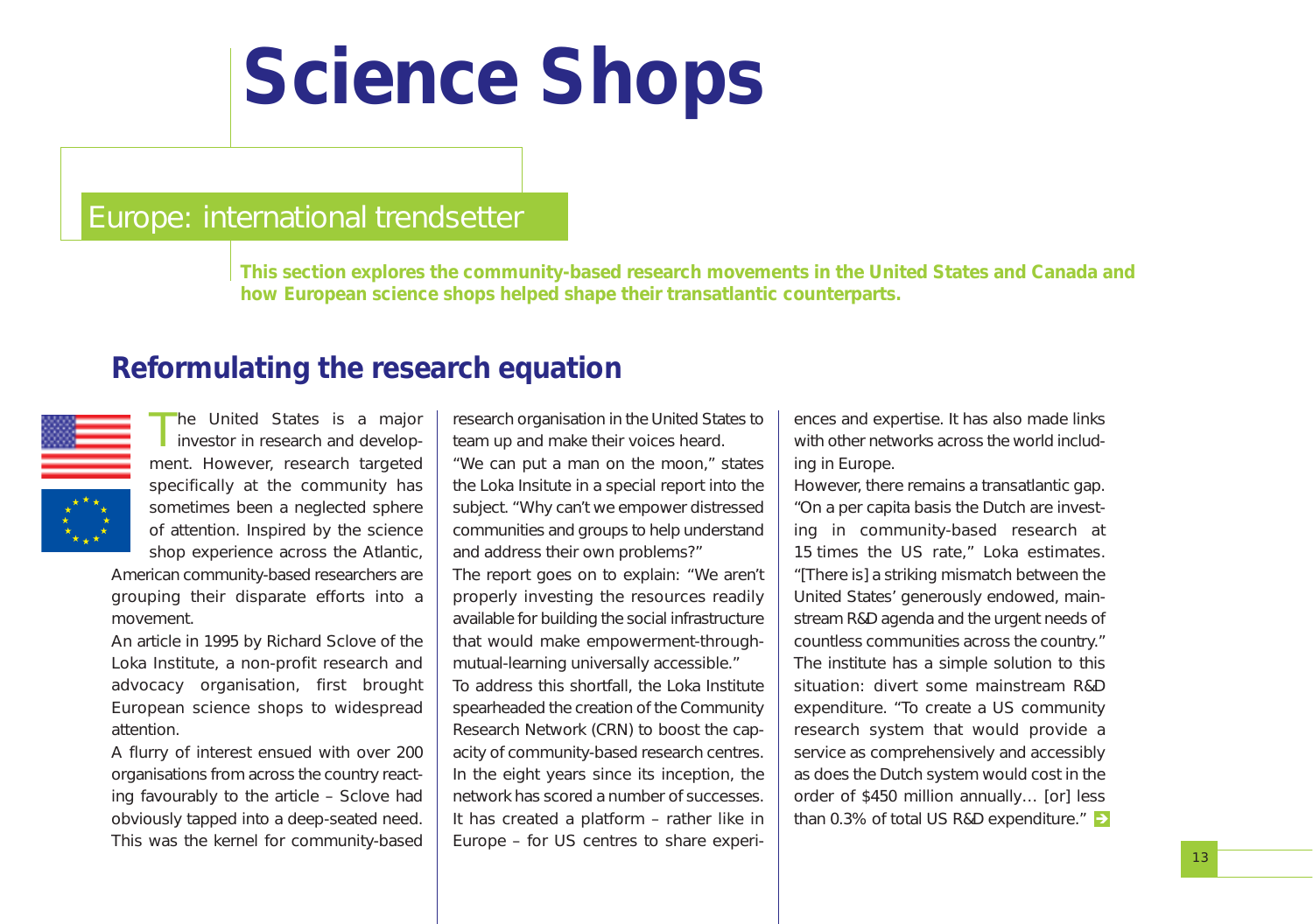### **Gaining ground in Canada**



Canada has been pushing ahead in recent years with a collection of programmes aimed at making scientific research more relevant to society.

Community-based research entered the public domain in a big way five

years ago when the federal government, recognising its importance, began funding it directly.

"Community-university research is now considered a core programme activity and is a central component of the strategy of supporting excellence in research," explains Peter Lévesque, a senior officer at the Social Sciences and Humanities Research Council of Canada (SSHRC) which is one of two government-backed agencies channelling funds to community-based research activities.

The Community-University Research Alliances (CURA) and the Community Alliances for Health Research (CAHR) programmes were created specifically to support partnerships between universitybased researchers and community-based organisations.

When designing these two instruments, Canadians not only relied on domestic experiments but also looked across the Atlantic to draw lessons from the European experience.

"The science shop movement in Europe and elsewhere had a significant effect on the thinking that went into the creation of these programmes," Lévesque noted.

Canadian officials, he explained, paid several top-level visits to science shops in the Netherlands and "the lessons learned in Europe were combined [with] a long history in North American universities of 'servicelearning', 'action-research', and 'service to the collective'."

The SSHRC plans to make community-based research a more central focus of its activities. The organisation is moving away from being a 'granting council' and is now repositioning itself as a 'knowledge council' dedicated to 'knowledge mobilisation'.

"[This] is an effort to find the best methods to mobilise the results of its research, so that the people who need the results – [community groups], policy-makers, business leaders, service providers, teachers, the media – have what they need, when they need it, in a form that they can use," says Lévesque.

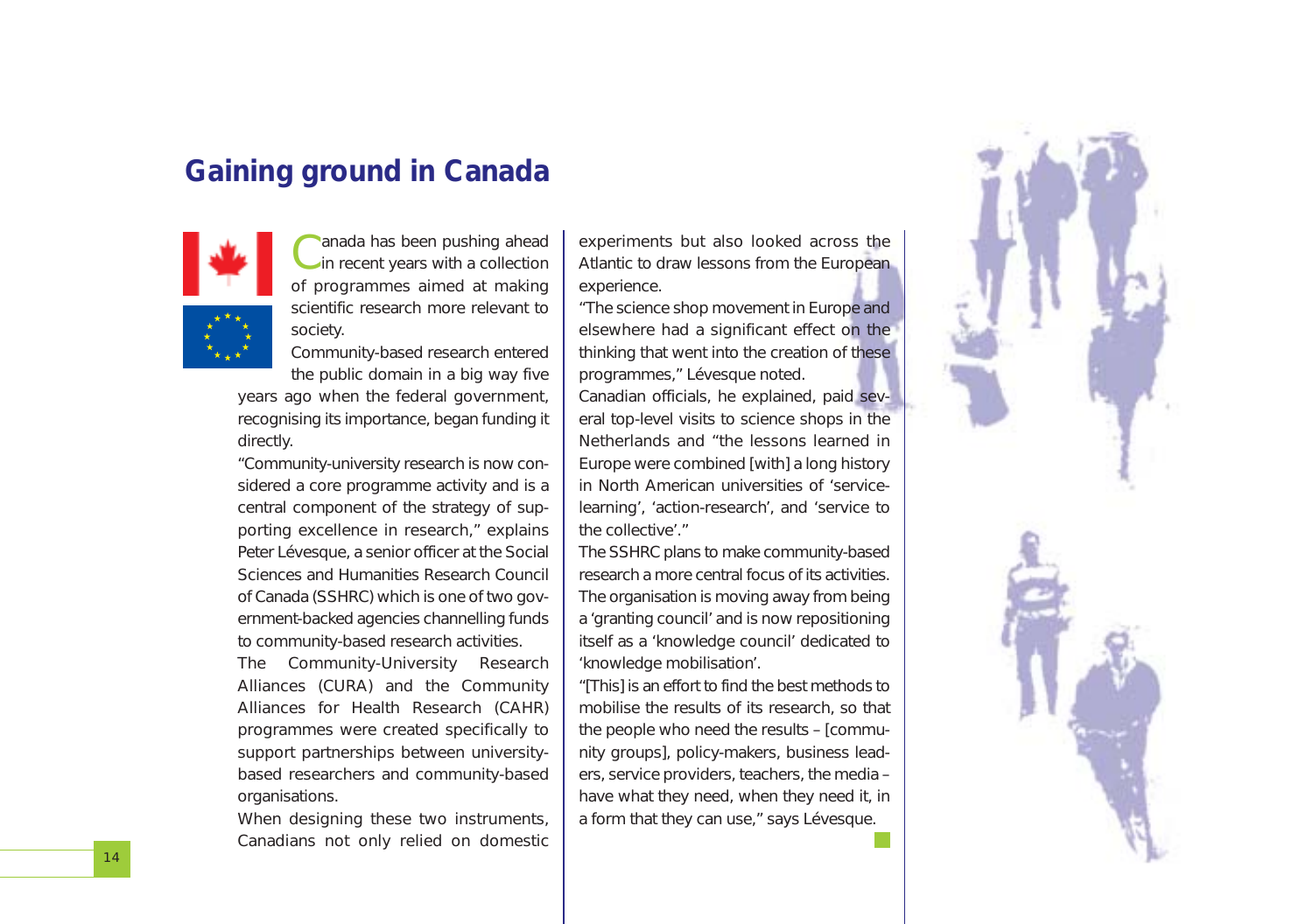

### Activities funded by the Commission

*As scientific development picks up pace, the European Commission has been working on the premise that scientific progress must be better harnessed in the service of society.*

In its Science and Society Action Plan, the<br>Commission has recognised science In its Science and Society Action Plan, the shops as one of the instruments in its efforts to close the gap between European citizens and the research community.

The Commission is helping to boost the important role of science shops as a medium for improving both public access to, and public awareness of, science and technology.

Commission support has taken a variety of forms, including the financing of in-depth studies – SCIPAS and Interacts – to find out how best to support these independent research organisations.

"From a European perspective, science shops can help expand participation in scientific research and its benefits to all levels and segments of societies, thus contributing to social justice, social and civic integration, mutual understanding, collaboration, and mutual benefit," concluded a SCIPAS study.

#### **Getting connected**

The Commission recently helped to set up an international network of science shops (ISSNET\*). In a similar vein to the EU's emerging European Research Area (ERA), ISSNET strives to integrate local, regional and national structures into a pan-European network that will help bring knowledge to life for ordinary citizens.

It aims to provide added-value to its members by promoting the exchange of research, knowledge, ideas and good practice. The network will enhance the collaboration between science shops helping them make the most of their limited resources.

It will also help the movement to re-expand following the turbulence it faced in the 1990s. Through a strong peer support mechanism, new shops will be able to shorten their learning curve and reduce the risks associated with setting up shop.

#### **Exploring options**

Under its Sixth Framework Programme for research, the Commission is currently examining a variety of new ways of strengthening and promoting the role of science shops. In June, it concluded a special 'expressions of interest' process to canvass science shops for project ideas.

Based on these expressions of interest, the Commission, in its 2004 Sience and Society work programme, has decided to launch calls for proposals on networking between science shops or equivalent organisations, as well as innovative pilot communications activities.

By so doing, the Commission aims to promote and enable the creation of new science shops, the production of on-line information, training materials, guidelines, etc. It also plans to reinforce the European dimension of science shops by supporting dissemination activities and by creating specific tools for communicating scientific expertise and advice.

\*See page 18 for more information on Improving Science Shop Networking (ISSNET)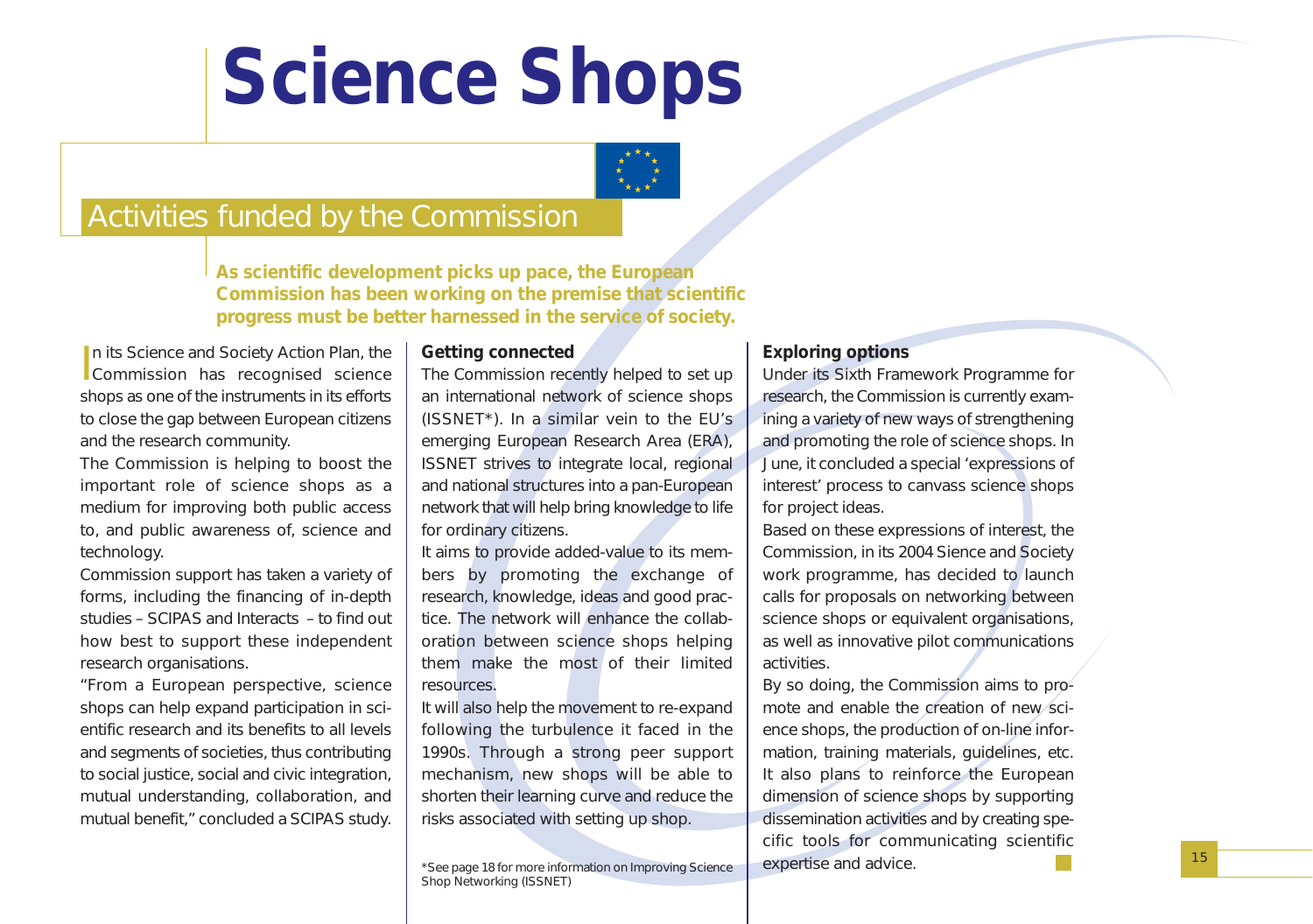### Setting up shop

*Institutes or individuals interested in setting up a science shop need not reinvent the wheel. As European science shops forge closer networks, those wishing to establish a new shop can learn from the experiences of others and tap into their expertise.*

New science shops can benefit from existing models and draw lessons from their counterparts elsewhere. Examples abound of new shops being lent a hand by their more experienced partners in other countries and regions.

Science shops should avoid creating a carbon copy of the model applied elsewhere. "There is no single 'best-way' to start a science shop; local circumstances play a large role and must inform the way in which a shop is to be established," stresses the SCIPAS report.

#### **A Belgian revival**

Science shops had pretty much disappeared in Belgium until last December when two were set up, under the same umbrella, on university campuses in Brussels and Antwerp. "Citizens currently do not have a channel to pose questions to researchers. Establishing a science shop in Flanders seemed like an opportunity to fill this void," said Dirk Van

Mechelen, Flemish Minister for Science and Technological Innovation. "[Regional] government can play a significantly stimulating part in this."

As the latest Belgian experience underscores, science shops can also help each other. "From the very start, we established close contact with shops in the Netherlands," says Sofie Van Den Bossche of the science shop at the Vrije Universiteit Brussel (VUB). The new Belgian shops were able to draw on the three decades of existing science shop experience. "[The Dutch] assisted in the development of the concept and advised in the practical organisation," she explains.

#### **Evolutionary paths**

The model used in the Netherlands could not simply be copied across the border. "The education and research cultures are quite different," notes Van Den Bossche. "Dutch science shops evolved essentially out of student associations, while, in Belgium, the demand… came from the top of the universities and from the government."

The science shops have created a database of ongoing research activities to help them answer urgent research questions. They have also carried out a needs analysis among local NGOs to find out their future research requirements and expectations. "We asked some 3 000 [associations] for their opinion. Out of 586 responses, 44% grapple with societal questions and problems that could lead to a case for the science shop," says Van Den Bossche.

#### **Enlargement and mentoring**

Romania's science shop experience began with a simple question, and has culminated in the country's very own chain of shops, which was all made possible thanks to a mix of Dutch mentoring and proactive local partnership.

In 1997, a local environmental NGO asked a Dutch science shop whether the concept could be transferred to the eastern European country. "Six years and eight science shops later we can definitely answer 'yes'," asserts  $\rightarrow$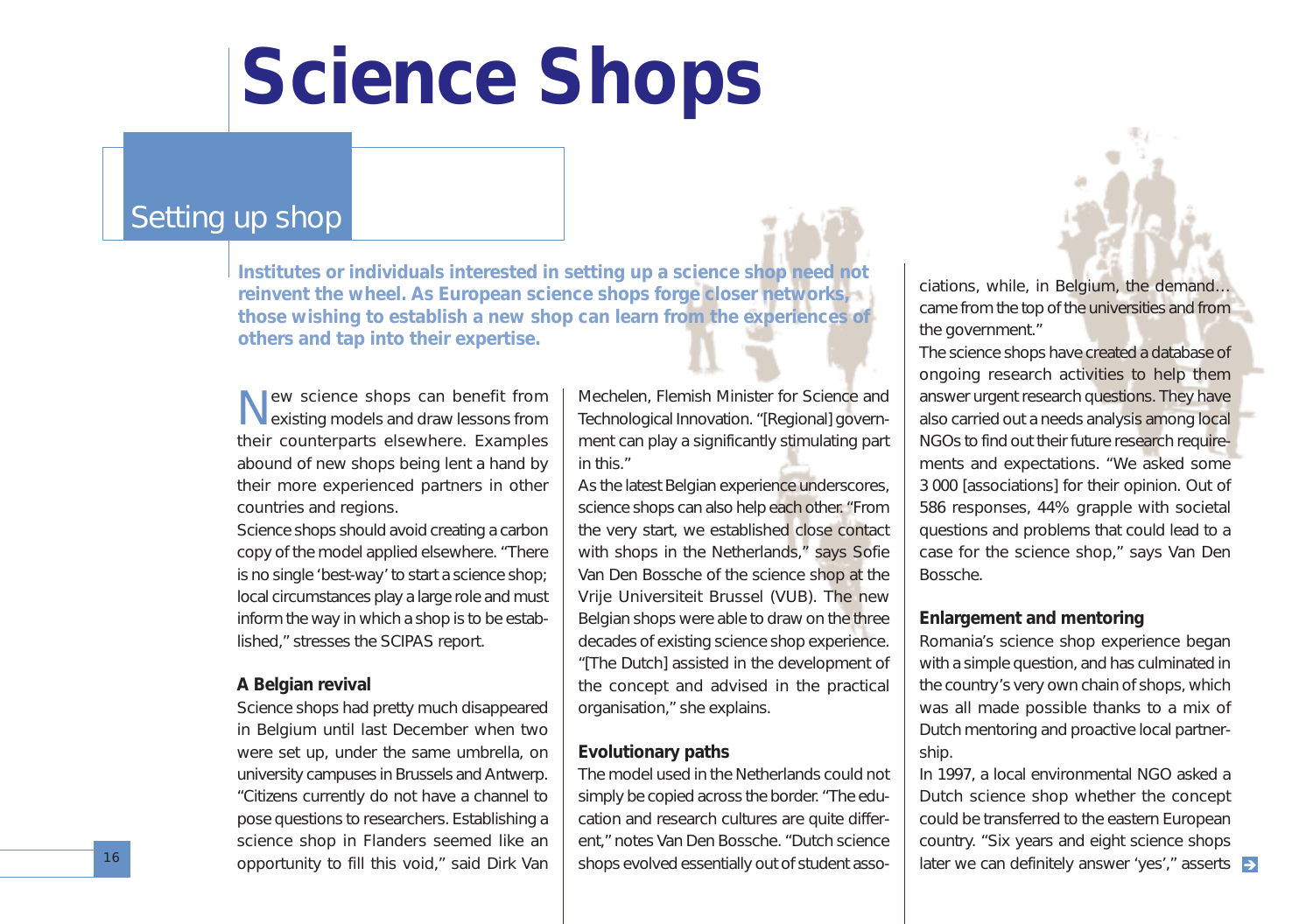

Henk Mulder, vice-chairman of the Groningen Chemistry Shop (NL).

Along with two other science shops and a consultancy firm, Groningen managed to secure funding from the Dutch Foreign Ministry. One of the reasons behind the Ministry's decision was because this would help the development of the new democracies in central and eastern Europe by giving civil society more means of shaping its own future.

The Dutch team decided to help set up four science shops in the region of Moldovia that would focus on the most important of Romania's pressing environmental problems. "We used university and NGO networks to find active staff at various universities… [and] we approached the university's top-level to get their support," Mulder adds.

#### **Local adaptations**

Although the Romanian science shops are modelled on the decentralised approach, they still had to be adapted to local conditions. This involved intensive and intimate co-operation between the Dutch with their science shop experience and the Romanian

researchers with their local expertise and commitment to modernisation and building up their own momentum.

"The co-operation between the Netherlands and Romania can be seen as a good example of 'mentoring'," notes Mulder. "Best practices are shared and support is given by experienced science shops, with a good eye on, and ability to adapt to, differences in local situations."

The success of the experiment has prompted the Dutch Foreign Ministry to put up a further €400 000. A national network of science shops, InterMediuNet Romania, has now been established, and its first president, Carmen Teodosiu, is participating in EUfunded science shop activities.

"The network intends to strengthen the individual shops, both in terms of their role in universities and their reach in civil society organisations," she explains.

"The continuation of science shop activities in Iasi, Galati and Bacau even after Dutch core funding stopped was made possible through the development of new project initiatives and participating in EU-funded projects," she adds.

#### *CATCHING ON*

*EU-backed networking has spread the science shop concept to the French-speaking part of Belgium. Scité – a network of science diffusion centres in five Walloon universities – attended a number of Science and Society meetings at the European Commission. This exposure to other science shops led Scité members to plan to add community-based research activities to their current mandate of improving the relationship between science and society through innovative communication activities. "We plan to expand our service to the local communities around our centres by providing them with research capacity," explains Scité's Dominique Saintraint. "In addition to inspiring us, meeting fellow science shoppers has made us feel that tapping into their experience will make the task we've set ourselves simpler."*

#### *FRENCH CONNECTION*

*Thanks to the ISSNET network, science shops are reappearing on the French landscape. After a meeting with Dutch and Canadian science shoppers, students at the elite Ecole Normale Supérieure de Cachan – supported by the Citizens Science Foundation – set up a 'Boutique de Science'. "We hope this will give science shops in France a second lease of life," said Claudia Neubauer of the Citizens Science Foundation. "In addition to providing citizens with useful science, the science shop will help satisfy students seeking studies that are more closely connected to society and teachers wishes for new and interesting research subjects," explained Fabien Amiot, the student at the Ecole responsible for setting up the science shop with the support of ten other students and two professors.* 17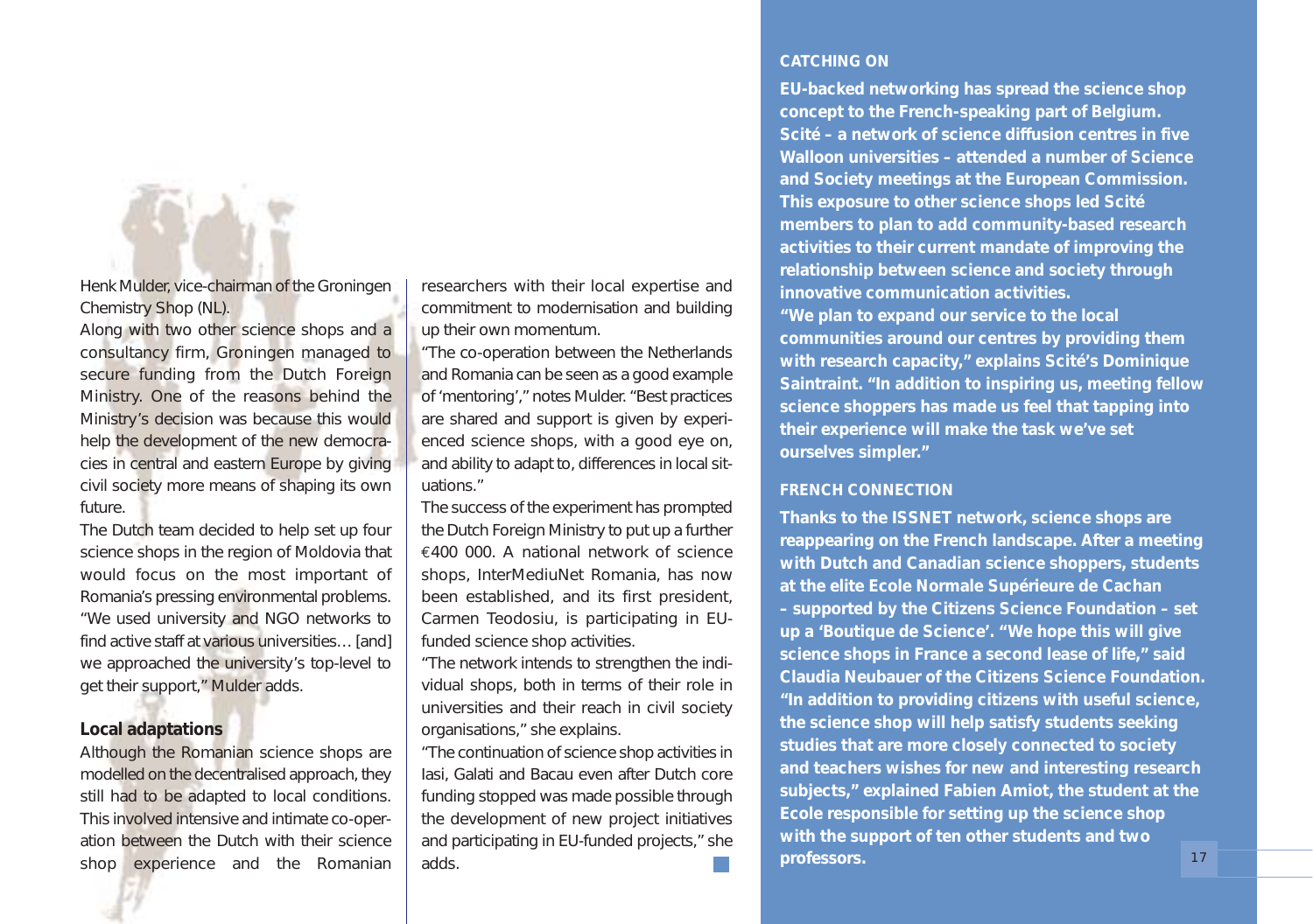

The Improving Science Shop Networking (ISSNET) network was officially launched in February 2003<br>
– with €400 000 of Commission funding – to enable science shops in Europe and beyond to share expertise and know-how with the aim of improving citizen access to scientific knowledge.

ISSNET defines a science shop as "a unit that provides independent, participatory research support in response to concerns experienced by civil society". According to the network, the mission of science shops is to:

- Help improve people's quality of life through research
- Provide an affordable service
- Promote and support public access to and influence on science and technology
- Enhance understanding of civil society among policy-makers and the scientific community

ISSNET, which is led by Utrecht University (NL), publishes a magazine called Living Knowledge three times a year to help network members share knowledge and expertise. The network is made up of 13 partners:

- Science Shop for Biology, Utrecht University (NL)
- Centre for Social Scientific Research, Education and Information FBI, Innsbruck (AT)
- Science Shop Vienna (AT)
- Science Shop Technical University of Denmark (DK)
- The Co-operation and Consulting Centre for Environmental Questions (KUBUS), Technical University Berlin (DE)
- Wissenschaftsladen Bonn (DE)
- Pax Mediterranea, Sevilla (ES)
- Citizen Science Foundation, Paris (FR)
- Chemistry Shop, University of Groningen (NL)
- Science Shop, Queen's University, Belfast (UK)
- Interchange, Department of Sociology, Liverpool University (UK)
- InterMEDIU Information, Consultancy and ODL Department, Technical University of Iasi (RO)
- Centre for Urban Research and Learning, Loyola University Chicago (US)
- The international science shop network, ISSNET: http://www.scienceshops.org/

#### **More information**

If you require further information, have questions about the contents of this brochure, or would like to set up a science shop, contact:

European Commission

Research Directorate-General Science and Society Directorate "Public understanding of science; young people and science" Unit

E-mail: jette.gents@cec.eu.int Contact: Georges Vlandas, Jette Gents B-1049 Brussels

Tel: (32-2) 29-99909 Fax: (32-2) 29-58220

#### **Interested in European research?**

*RTD info* is our quarterly magazine keeping you in touch with main developments (results, programmes, events, etc.).

It is available in English, French and German. A free sample copy or free subscription can be obtained from:

Information and Communication Unit Directorate-General for Research European Commission B-1049 Brussels - Belgium Fax: (+32-2) 29-58220 E-mail: research@cec.eu.int Internet: http://europa.eu.int/comm/research/rtdinfo\_en.html

18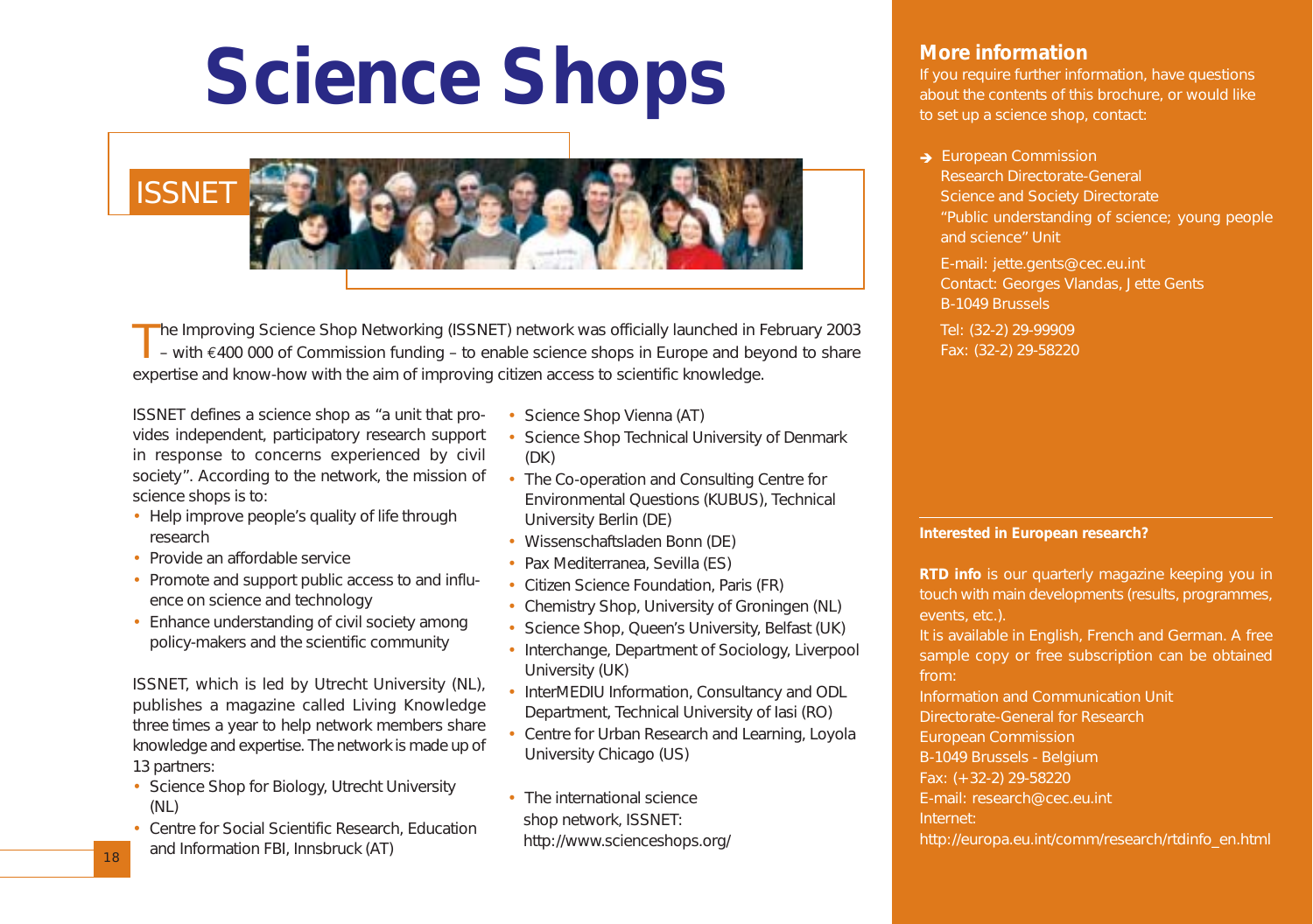European Commission

#### **EUR 20877 — Science Shops - Knowledge for the community**

Luxembourg: Office for Official Publications of the European Communities

 $2003 - 20$  pp.  $- 25.0$  x 15.6 cm

ISBN 92-894-6246-9

**Europe Direct is a service to help you find answers to your questions about the European Union**

**New freephone number:**

**00 800 6 7 8 9 10 11**

#### **LEGAL NOTICE:**

Neither the European Commission nor any person acting on behalf of the Commission is responsible for the use which might be made of the following information.

The views expressed in this publication are the sole responsibility of the author and do not necessarily reflect the views of the European Commission.

A great deal of additional information on the European Union is available on the Internet. It can be accessed through the Europa server (http://europa.eu.int).

Cataloguing data can be found at the end of this publication.

Luxembourg: Office for Official Publications of the European Communities, 2003

ISBN 92-894-6245-0

© European Communities, 2003 Reproduction is authorised provided the source is acknowledged.

Printed in Belgium

PRINTED ON WHITE CHLORINE-FREE PAPER